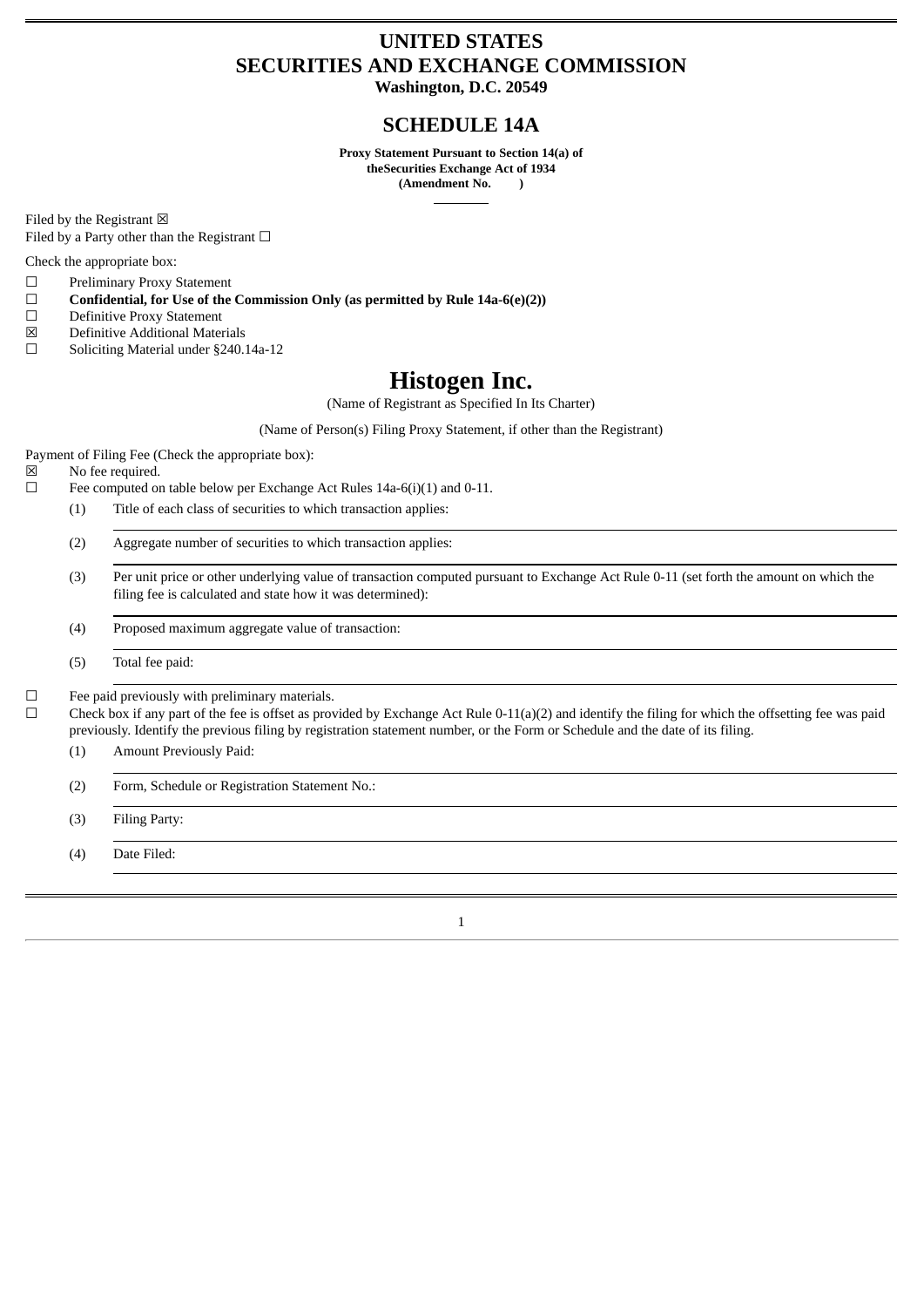## Histogen

P.O. BOX 8016, CARY, NC 27512-9903

#### Histogen Inc. **Important Notice Regarding the Availability of Proxy Materials**

Stockholders Meeting to be held on May 26, 2021

For Stockholders as of record on March 29, 2021

This communication presents only an overview of the more This communication presents only an overview of the more<br>This is not a ballot. You cannot use this notice to vote your<br>This is not a ballot. You cannot use this notice to vote your<br>shares. We encourage youto access and rev

To view the proxy materials, and to obtain directions to attend meeting, go to: www.proxydocs.com/HSTO

To vote your proxy while visiting this site, you will need the 12<br>digit control number in the box below.

Under United States Securities and Exchange Commission rules, proxy materials do not have to be delivered in paper. Proxy materials can be distributed by making them available on the internet.



#### For a convenient way to view proxy materials and VOTE go to www.proxydocs.com/HSTO

Have the 12 digit control number located in the shaded box above available when you access the website and follow the instructions.

If you want to receive a paper or e-mail copy of the proxy material, you must request one. There is no charge to you for requesting a copy. In order to receive a paper package in time for this year's meeting, you must make this request on or before May 17, 2021.

To order paper materials, use one of the following methods.



You must register to attend the meeting online and/or participate at www.proxydocs.com/HSTO

SEE REVERSE FOR FULL AGENDA